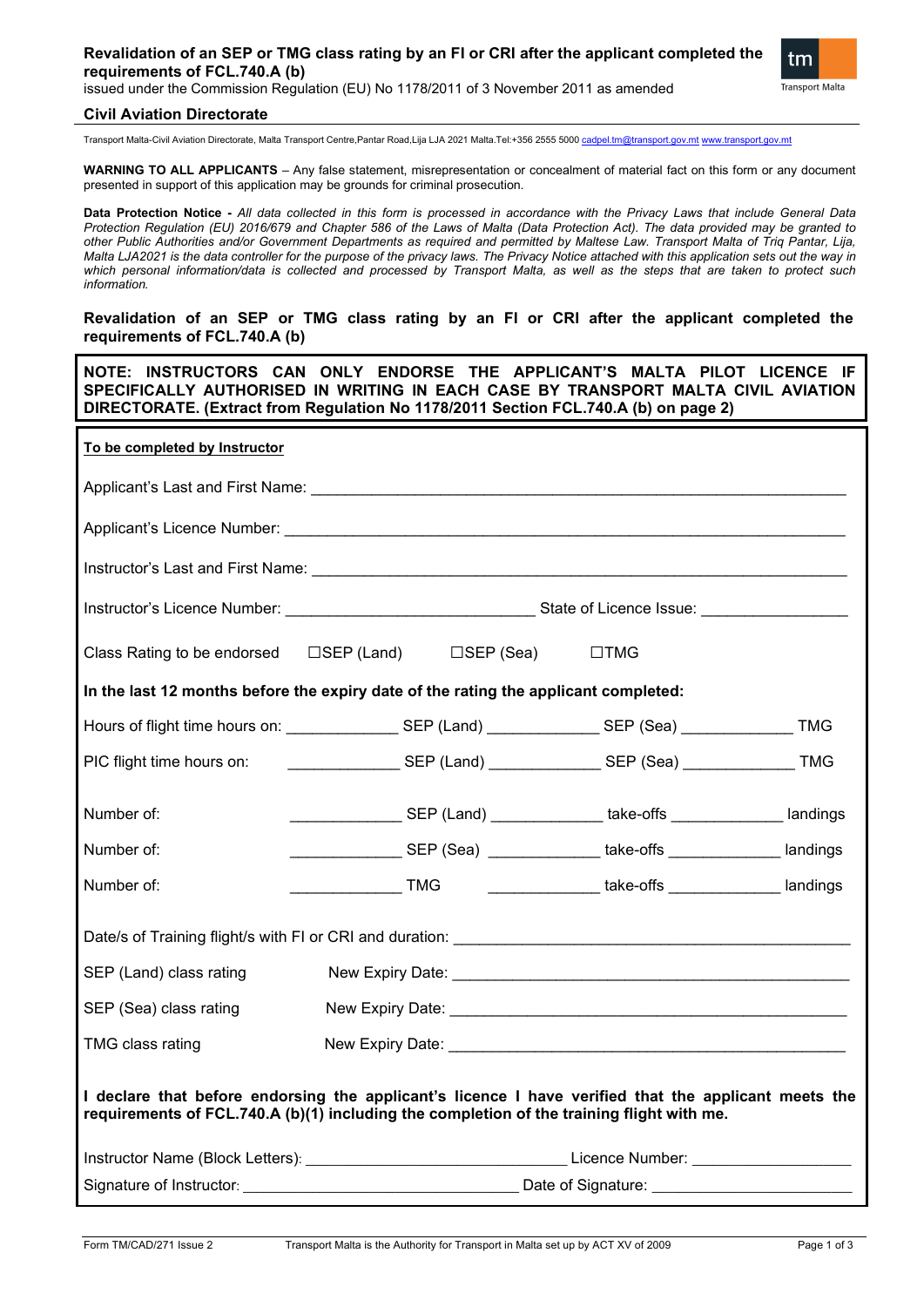

## **Civil Aviation Directorate**

Transport Malta-Civil Aviation Directorate, Malta Transport Centre,Pantar Road,Lija LJA 2021 Malta.Tel:+356 2555 5000 [cadpel.tm@transport.gov.mt](mailto:cadpel.tm@transport.gov.mt) [www.transport.gov.mt](http://www.transport.gov.mt/)

# **SUBMISSION INSTRUCTIONS**

Send the completed application form to: **TRANSPORT MALTA,**

**Civil Aviation Directorate, Personnel Licensing Section, Pantar Road, Lija LJA 2021, Malta.**

Documents Required:

 $\square$  Copy of the applicant's logbook pages showing the relevant experience and training flight

 $\Box$  Copy of the applicant's medical certificate

 $\Box$  Copy of endorsed licence

 $\Box$  Copy of Instructor's licence

 $\Box$  Copy of Instructor's medical certificate

## **Transport Malta – Civil Aviation Directorate Bank Details:**

Bank Name: Bank of Valletta Bank Branch: Naxxar Bank Address: 38, Triq tal-Labour, Naxxar NXR 9020 Bank's BIC Code: VALLMTMT Sort Code: 22013 Account Holder: Transport Malta – Civil Aviation Directorate Account No: 12000580013 IBAN No: MT13VALL 22013 0000 000 12000 5800 13

**Send completed form to**: Transport Malta - CAD, Pantar Road, Lija, LJA 2021, Malta

## **Extract from Regulation No 1178/2011 Section FCL.740.A**

(b) Revalidation of single-pilot single-engine class ratings.

- (1) Single-engine piston aeroplane class ratings and TMG class ratings. For the revalidation of single-pilot single- engine piston aeroplane class ratings or TMG class ratings, the applicants shall:
	- (i) within the 3 months preceding the expiry date of the rating, pass a proficiency check in the relevant class in accordance with Appendix 9 to this Part with an examiner; or
	- (ii) within the 12 months preceding the expiry date of the rating, complete 12 hours of flight time in the relevant class, including:
		- 6 hours as PIC.
		- 12 take-offs and 12 landings, and
		- a training flight of at least 1 hour with a flight instructor (FI) or a class rating instructor (CRI). Applicants shall be exempted from this flight if they have passed a class or type rating proficiency check or skill test in any other class or type of aeroplane.
- (2) When applicants hold both a single-engine piston aeroplane-land class rating and a TMG rating, they may complete the requirements of (1) in either class or a combination thereof, and achieve revalidation of both ratings.
- (3) Single-pilot single-engine turbo-prop aeroplanes. For revalidation of single-engine turbo-prop class ratings applicants shall pass a proficiency check on the relevant class in accordance with Appendix 9 to this Part with an examiner, within the 3 months preceding the expiry date of the rating.
- (4) When applicants hold both a single-engine piston aeroplane-land class rating and a single-engine piston aeroplane-sea class rating, they may complete the requirements of (1)(ii) in either class or a combination thereof, and achieve the fulfilment of these requirements for both ratings. At least 1 hour of required PIC time and 6 of the required 12 take-offs and landings shall be completed in each class.
- (5) The proficiency check for the revalidation of a single-pilot single-engine aeroplane class rating may be combined with the proficiency check for the revalidation of a BIR, in accordance with point FCL.835(g)(8).

## **AMC1 FCL.740.A(b)(1)(ii)**

### CONTENT OF THE REFRESHER TRAINING

Training flight items should be based on the exercise items of the proficiency check, as deemed relevant by the instructor, and depending on the experience of the candidate. The briefing should include a discussion on TEM with special emphasis on decisionmaking when encountering adverse meteorological conditions or unintentional IMC, as well as on navigation flight capabilities